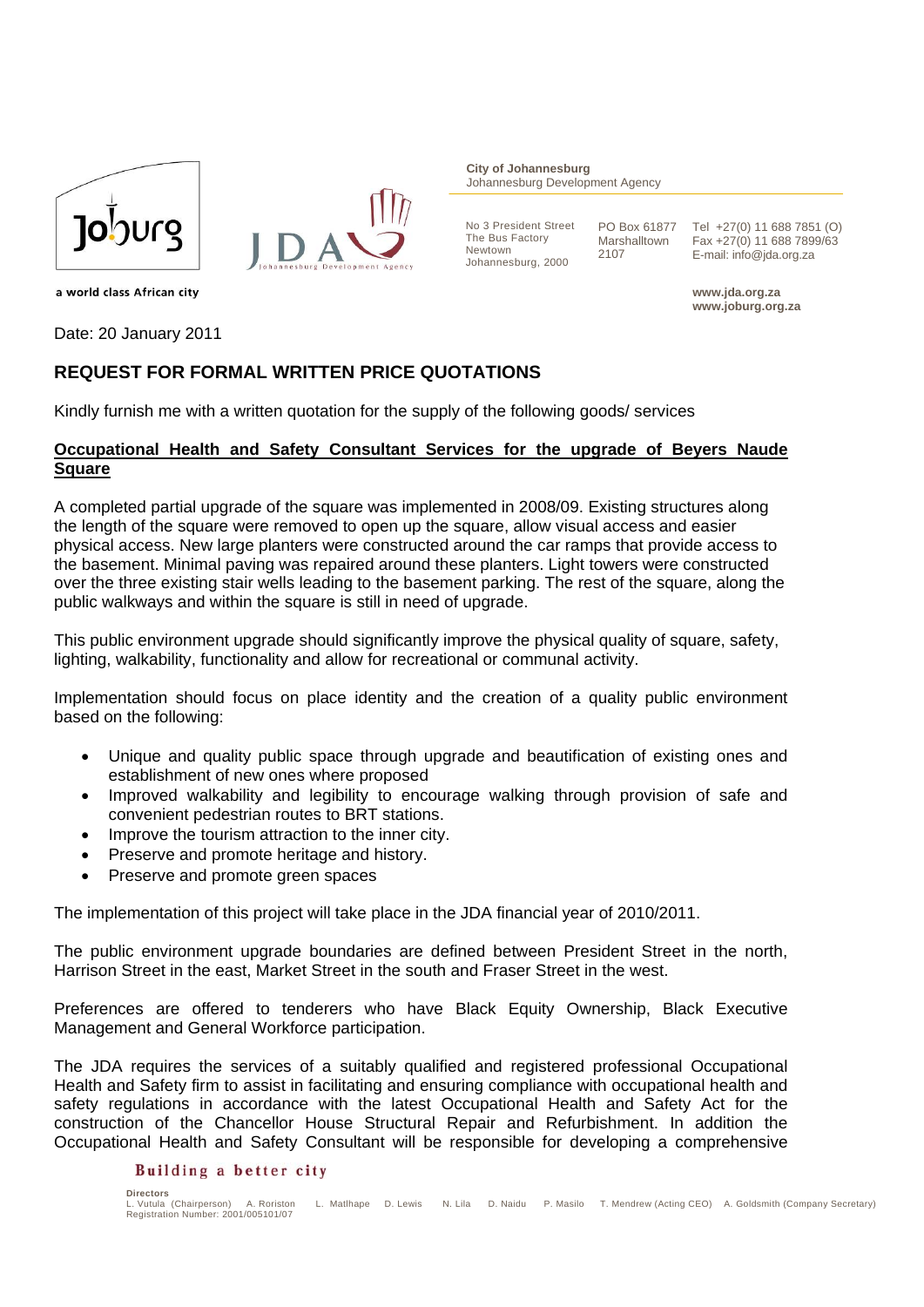health and safety specification applicable to specific project, undertaking risk identification assessments, evaluation and approval of occupational health and safety plan.

The scope overview of Occupational Heath and Safety services required is as follows:

- Prepare the Health and Safety specification for the building construction work and provide any principal contractor who is making a bid or appointed to perform construction work for the client with same.
- Take reasonable steps to ensure that each Principal contractor's health and safety plan as determined in regulation 5(1) (where is this stated?) is implemented and maintained on the construction site: Provided that steps taken, shall include audits at intervals mutually agreed upon between the client and Principal contractor, but at least once very month.
- The client, through the appointed health and safety consultant, shall discuss and negotiate with the principal contractor the contents of the health and safety plan contemplated in regulation 5(1) and thereafter finally approve the health and safety plan for implementation.
- The client may appoint an agent in writing to act as his or her representative and where such an appointment is made, the responsibilities as are imposed by these regulations upon a client, shall as far as reasonably practicable, apply to the agent so appointed.

The quotation must be submitted on the letterhead of your business and delivered - by hand not later than Thursday **12h00 on 27 January 2011** – to the JDA's offices, Ground Floor, The Bus Factory, 3 President Street, Newtown, Johannesburg.

The following conditions will apply:

- A valid Tax Clearance Certificate must be submitted
- Copy of the latest municipal account
- Price(s) quoted must be valid for at least thirty (30) days from date of your offer.
- Price(s) quoted must be firm and must be inclusive of VAT.
- A firm delivery period must be indicated.
- If the price quoted is above R 30 000 inclusive of VAT), the quotation will be evaluated in terms of the 80/20 preference point system as prescribed in the Preferential Procurement Policy Framework Act (No 5 of 2000). For this purpose the Tax Clearance Certificate, Declaration of Interest and the BEE Forms are enclosed and must be scrutinized, completed and submitted together with your quotation.

NB: No quotations will be considered from persons in the service of the state<sup>i</sup>

Failure to comply with these conditions may invalidate your offer.

Yours faithfully **Yanda Tolobisa Assistant Development Manager**  011 688 7884 ytolobisa@jda.org.za

<sup>1</sup> <sup>★</sup> MSCM Regulations: "in the service of the state" means to be –